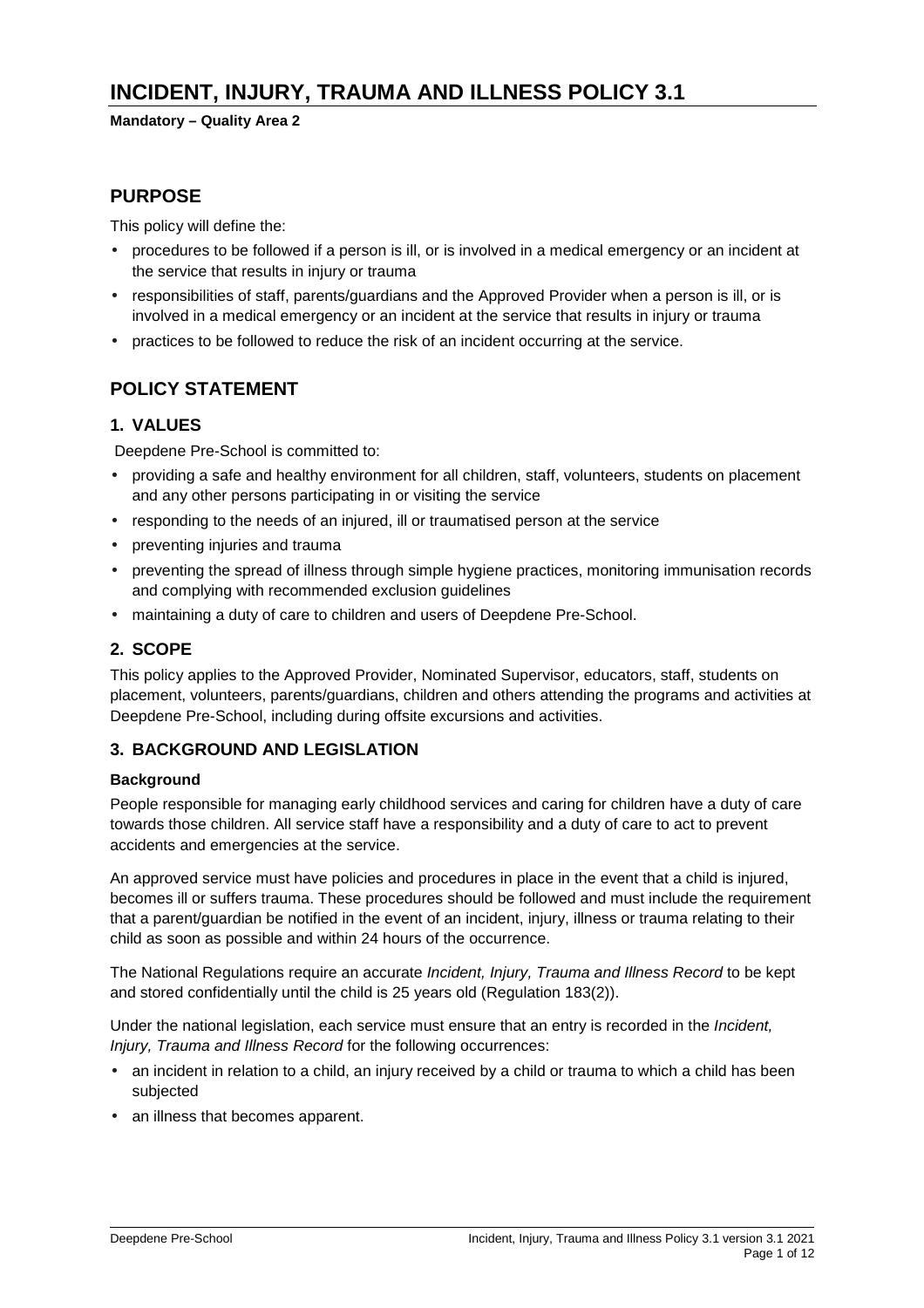Details that must be entered in the *Incident, Injury, Trauma and Illness Record* include the following:

- the name and age of the child
- the circumstances leading to the incident, injury or trauma, or relevant circumstances surrounding the child becoming ill (including any symptoms)
- the time and date the incident occurred, the injury was received or the child was subjected to the trauma, or the apparent onset of the illness
- the action taken by the service, including any medication administered, first aid provided or medical personnel contacted
- details of any person who witnessed the incident, injury or trauma, or the apparent onset of illness
- the name of any person the service notified, or attempted to notify, of any incident, injury, trauma or illness that a child suffered while being educated and cared for by the service, and the time and date of the notifications/attempted notifications
- the name and signature of the person making an entry in the record, and the time and date that the entry was made
- signature of a parent/guardian to verify that they have been informed of the occurrence.

All information will be included in the *Incident, Injury, Trauma and Illness Record* as soon as is practicable, but not later than 24 hours after the incident, injury or trauma, or the onset of the illness.

Medical emergencies may include serious health issues such as asthma, anaphylaxis, diabetes, fractures, choking and seizures. Such emergencies generally involve only one child, however they can affect everyone in the children's service. In some cases it will be appropriate to refer to specific policies for guidance, such as the Dealing with Medical Conditions Policy, Asthma Policy, Anaphylaxis Policy, Diabetes Policy and Epilepsy Policy.

#### **Legislation and standards**

Relevant legislation and standards include but are not limited to:

- Australian Standards AS3745–2002, Emergency control procedures for buildings, structures and workplaces
- Education and Care Services National Law Act 2010: Section 174(2)
- Education and Care Services National Regulations 2011: Regulations 77, 85–87, 103, 177, 183
- Public Health and Wellbeing Act 2008 (Vic)
- Public Health and Wellbeing Regulations 2009 (Vic)
- Occupational Health and Safety Act 2004 (Vic)
- Occupational Health and Safety Regulations 2007
- WorkSafe Victoria Compliance Code: First aid in the workplace (2008)
- National Quality Standard, Quality Area 2: Children's Health and Safety
- National Quality Standard, Quality Area 3: Physical Environment
- National Quality Standard, Quality Area 7: Governance and Leadership
- Therapeutic Goods Act 1989 (Cth)

The most current amendments to listed legislation can be found at:

- Victorian Legislation Victorian Law Today: http://www.legislation.vic.gov.au/
- Commonwealth Legislation ComLaw: http://www.comlaw.gov.au/

#### **4. DEFINITIONS**

The terms defined in this section relate specifically to this policy. For commonly used terms e.g. Approved Provider, Nominated Supervisor, Notifiable Complaints, Serious Incidents, Duty of Care, Regulatory Authority etc. refer to the General Definitions section of this manual.

**Emergency services:** Includes ambulance, fire brigade, police and state emergency services.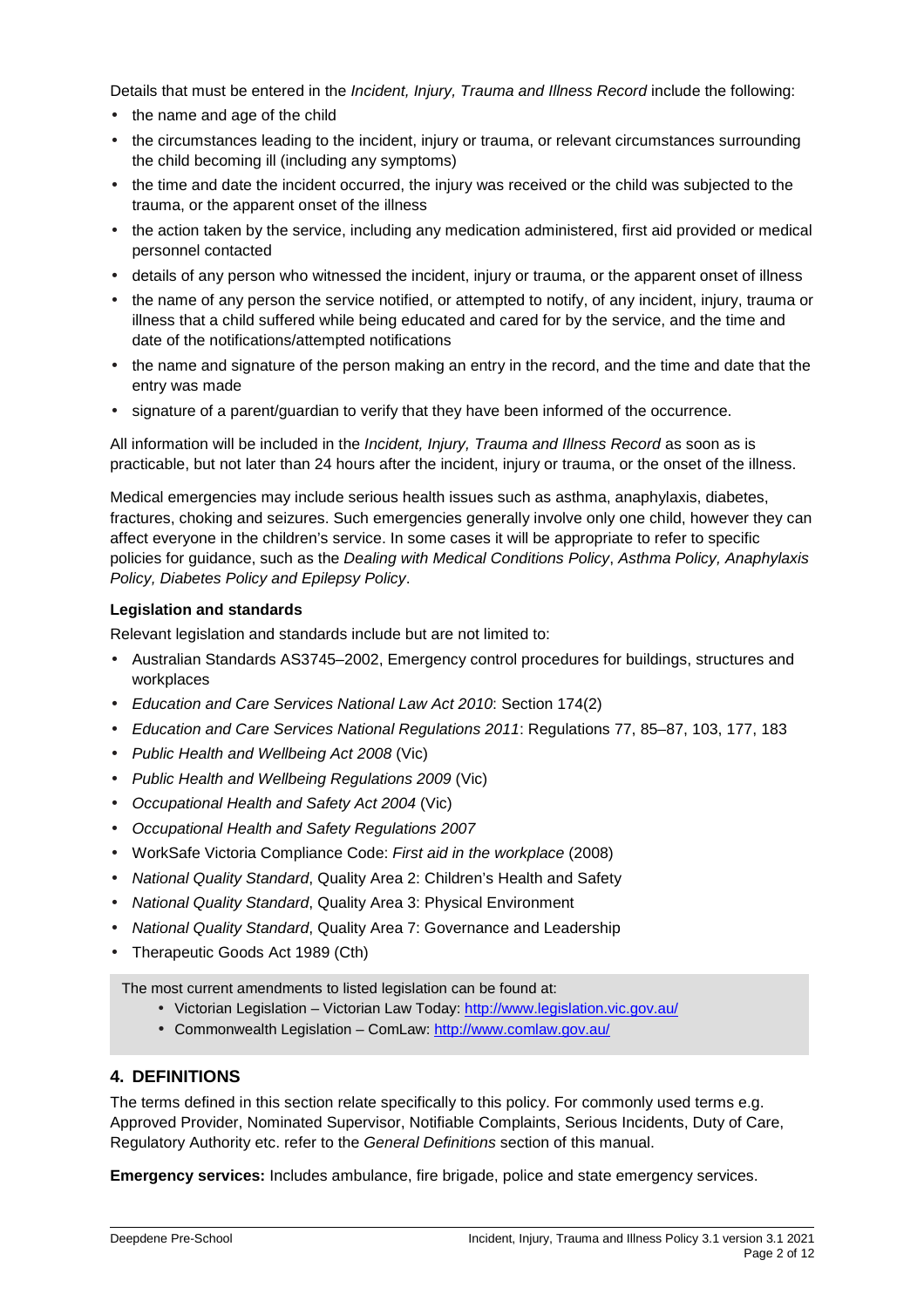**First aid:** The provision of initial care in response to an illness or injury. It generally consists of a series of techniques to preserve life, protect a person (particularly if unconscious), prevent a condition worsening and promote recovery. First aid training should be delivered by approved first aid providers, and a list is published on the ACECQA website:

https://www.acecqa.gov.au/qualifications/requirements/first-aid-qualifications-training

**Hazard:** A source or situation with a potential for harm in terms of human injury or ill health, damage to property, damage to the environment or a combination of these.

**Illness:** Any sickness and/or associated symptoms that affect the child's normal participation in the program at the service.

**Incident:** Any unplanned event resulting in or having potential for injury, ill health, damage or other loss.

**Incident, Injury, Trauma and Illness Record:** Contains details of any incident, injury, trauma or illness that occurs while the child is being educated and cared for by the service. The Approved Provider must ensure an Injury, Trauma and Illness Record is kept in accordance with Regulation 87 of the Education and Care services National Regulations 2011 and kept for the period of time specified in Regulation 183. A sample is available on the ACECQA website: www.acecga.gov.au (search 'Sample forms and templates').

**Injury:** Any physical damage to the body caused by violence or an incident.

**Medication:** Any substance, as defined in the Therapeutic Goods Act 1989 (Cth), that is administered for the treatment of an illness or medical condition.

**Medical management plan:** A document that has been prepared and signed by a doctor that describes symptoms, causes, clear instructions on action and treatment for the child's specific medical condition, and includes the child's name and a photograph of the child. An example of this is the Australasian Society of Clinical Immunology and Allergy (ASCIA) action plan for anaphylaxis.

**Medical attention:** Includes a visit to a registered medical practitioner or attendance at a hospital.

**Medical emergency:** An injury or illness that is acute and poses an immediate risk to a person's life or long-term health.

**Minor incident:** An incident that results in an injury that is small and does not require medical attention.

**Notifiable incident:** An incident involving workplace health and safety that is required by law to be reported to WorkSafe Victoria. Notification is required for incidents that result in death or serious injury/illness, or dangerous occurrences. For a complete list of incidents that must be reported to WorkSafe Victoria, refer to the Guide to Incident Notification on the WorkSafe Victoria website. This website also contains online reporting forms: www.worksafe.vic.gov.au

**Serious incident:** An incident resulting in the death of a child, or an injury, trauma or illness for which the attention of a registered medical practitioner, emergency services or hospital is sought or should have been sought. This also includes an incident in which a child appears to be missing, cannot be accounted for, is removed from the service in contravention of the regulations or is mistakenly locked in/out of the service premises (Regulation 12). A serious incident should be documented in an Incident, Injury, Trauma and Illness Record (sample form available on the ACECQA website) as soon as possible and within 24 hours of the incident. The Regulatory Authority (DET) must be notified within 24 hours of a serious incident occurring at the service (Regulation 176(2)(a)). Records are required to be retained for the periods specified in Regulation 183.

**Trauma:** An emotional wound or shock that often has long-lasting effects or any physical damage to the body caused by violence or an incident.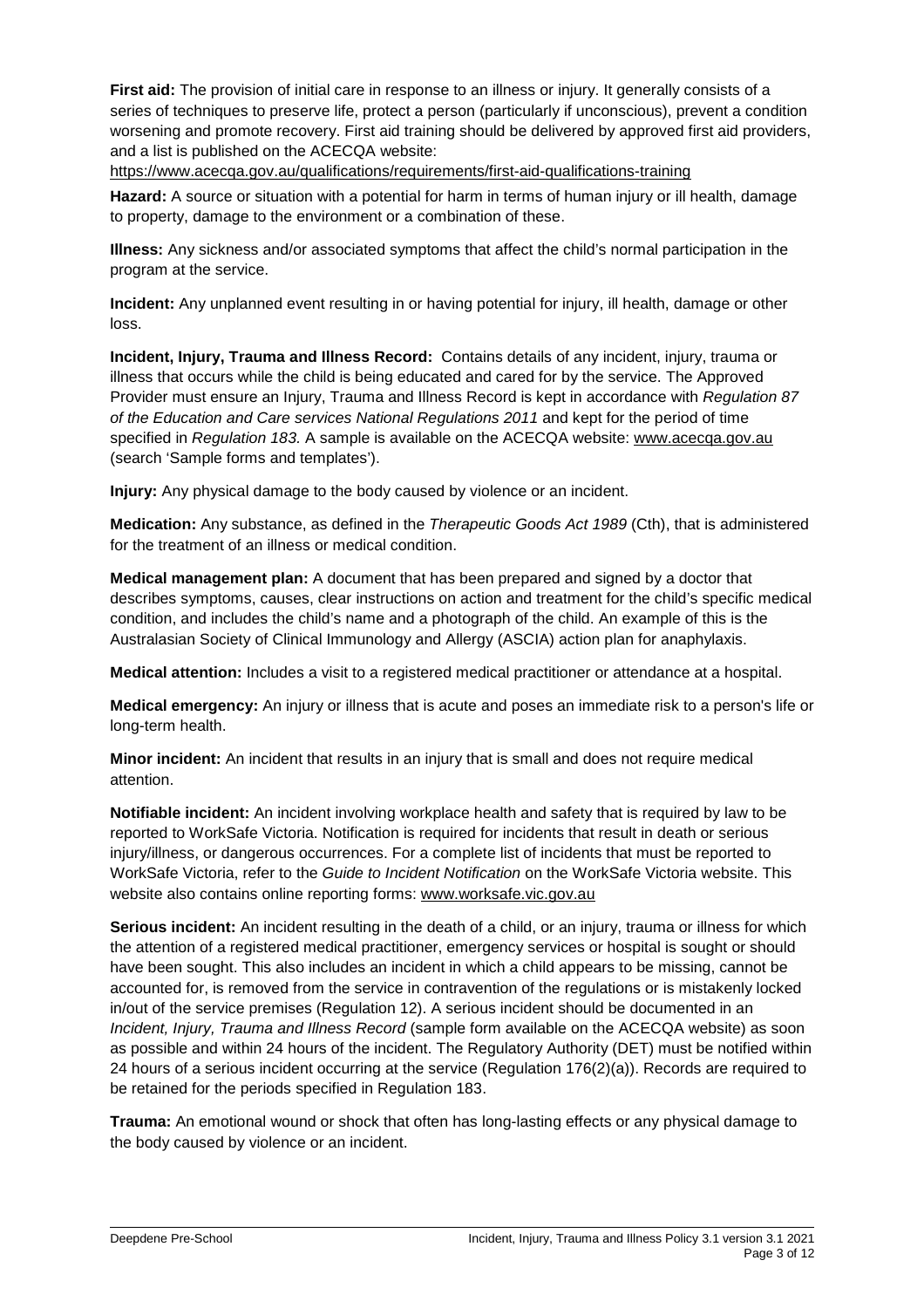## **5. SOURCES AND RELATED POLICIES**

#### **Sources**

- ACECQA sample forms and templates: https://www.acecqa.gov.au/resources/applications/sampleforms-and-templates
- Building Code of Australia: https://www.abcb.gov.au/Connect/Categories/National-Construction-Code
- Staying Healthy: Preventing infectious diseases in early childhood education and care services (5<sup>th</sup> edition, 2013) National Health and Medical Research Council: https://www.nhmrc.gov.au/aboutus/publications/staying-healthy-preventing-infectious-diseases-early-childhood-education-and-careservices
- VMIA Insurance Guide, Community Service Organisations program: www.vmia.vic.gov.au
- WorkSafe Victoria: Guide to Incident Notification: http://www.worksafe.vic.gov.au/forms-andpublications/forms-and-publications/guide-to-incident-notification
- WorkSafe Victoria: Online notification forms: http://www.worksafe.vic.gov.au/safety-andprevention/health-and-safety-topics/incident-notification

#### **Service policies**

- Administration of First Aid Policy
- Administration of Medication Policy
- Anaphylaxis Policy
- Asthma Policy
- Child Safe Environment
- Dealing with Infectious Diseases Policy
- Dealing with Medical Conditions Policy
- Diabetes Policy
- Emergency and Evacuation Policy
- Epilepsy Policy
- Excursions and Service Events Policy
- Hygiene
- Occupational Health and Safety Policy
- Privacy and Confidentiality Policy
- Road Safety and Safe Transport Policy

| <b>RESPONSIBILITIES</b>                                                                                                                                                                                                             | with<br>$_{\rm udd}$<br>management<br>ved<br>provider<br>$\overline{a}$<br>pure<br>control<br>persons | Nominated<br>persons<br>E<br>day-to-day<br>supervisor<br>charge<br>and | educators<br>Early<br>childhood<br>pure<br>$\mathbf{E}$<br>teacher<br>other<br><b>Staff</b> | Parents/guardians | œ<br>tudents<br>ontractors,<br>volunteers<br>pure |
|-------------------------------------------------------------------------------------------------------------------------------------------------------------------------------------------------------------------------------------|-------------------------------------------------------------------------------------------------------|------------------------------------------------------------------------|---------------------------------------------------------------------------------------------|-------------------|---------------------------------------------------|
| Ensuring that the premises are kept clean and in good repair                                                                                                                                                                        | √                                                                                                     | √                                                                      | $\sqrt{ }$                                                                                  |                   | $\mathbf{v}$                                      |
| Maintaining effective supervision (refer to Supervision of<br>Children Policy) for all enrolled children in all aspects of the<br>service's program that is reflective of the children's needs, abilities,<br>age and circumstances | V                                                                                                     | V                                                                      | V                                                                                           |                   |                                                   |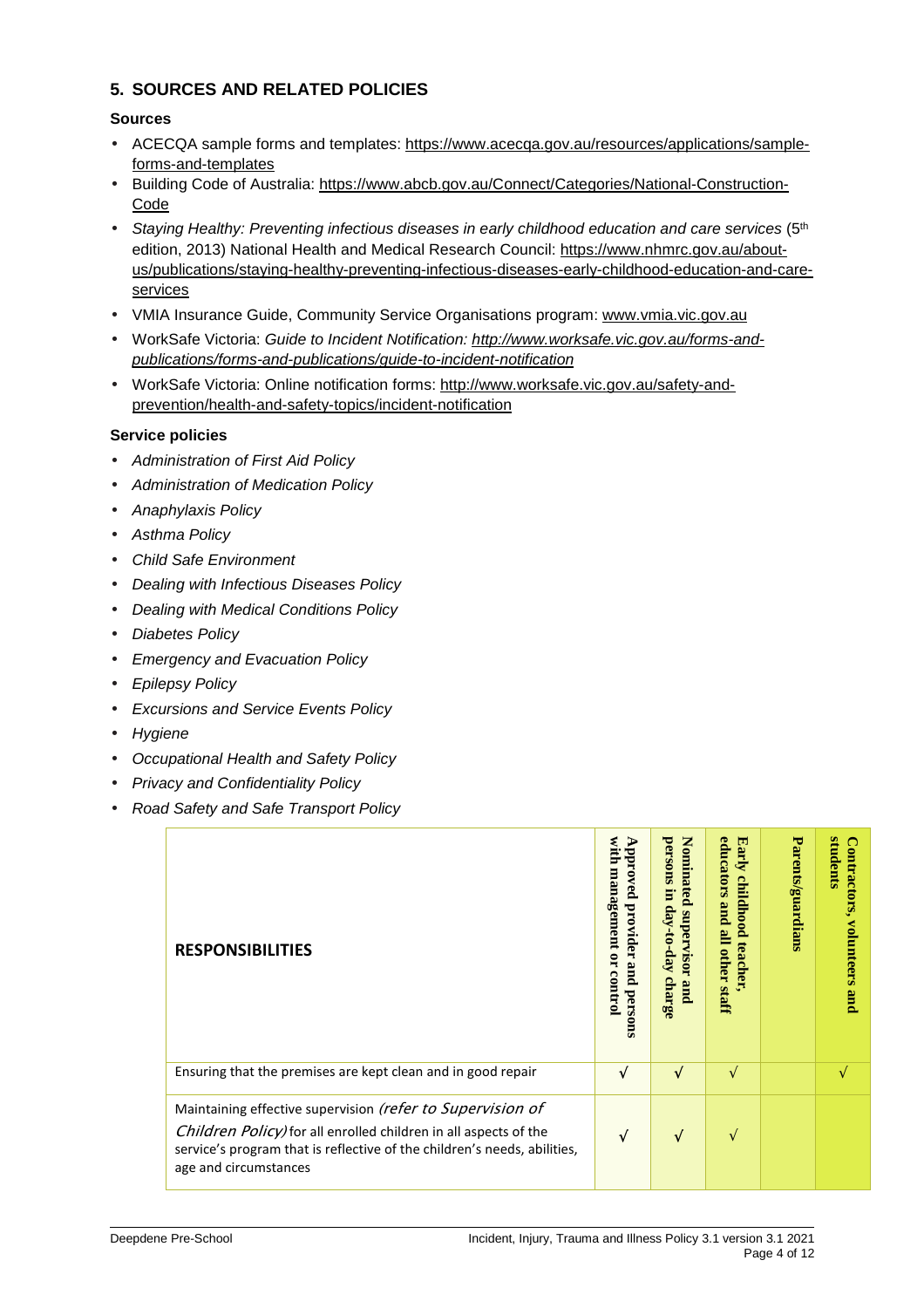| Regularly checking equipment in both indoor and outdoor areas for                                                                                                                                                                                                                                                                                                                                                                                |            |           |           |           |           |
|--------------------------------------------------------------------------------------------------------------------------------------------------------------------------------------------------------------------------------------------------------------------------------------------------------------------------------------------------------------------------------------------------------------------------------------------------|------------|-----------|-----------|-----------|-----------|
| hazards (refer to Attachment 1), and taking the appropriate<br>action to ensure the safety of the children when a hazard is<br>identified                                                                                                                                                                                                                                                                                                        |            | $\sqrt{}$ | $\sqrt{}$ |           |           |
| Being proactive, responsive and flexible in using professional<br>judgments to prevent injury from occurring                                                                                                                                                                                                                                                                                                                                     | $\sqrt{2}$ | $\sqrt{}$ | $\sqrt{}$ |           | $\sqrt{}$ |
| Having ready access to an operating telephone or other similar<br>means of communication to enable immediate communication to<br>and from parents and emergency services                                                                                                                                                                                                                                                                         | $\sqrt{ }$ | $\sqrt{}$ | $\sqrt{}$ |           |           |
| Ensuring that staff have access to medication, Incident, Injury,<br>Trauma and Illness forms (available from ACECQA - refer to<br>Sources) and WorkSafe Victoria incident report forms (refer to<br>Sources)                                                                                                                                                                                                                                     | N          | $\sqrt{}$ |           |           |           |
| Ensuring that the service has an Occupational Health and<br>Safety policy and procedures that outline the process for<br>effectively identifying, managing and reviewing risks and hazards<br>that are likely to cause injury, and reporting notifiable incidents to<br>appropriate authorities (refer to Occupational Health and<br>Safety Policy)                                                                                              | √          | $\sqrt{}$ | $\sqrt{}$ |           |           |
| Ensuring that there is a minimum of one educator with a current<br>approved first aid qualification on the premises at all times (refer<br>to Administration of First Aid Policy)<br>As a demonstration of duty of care and evidence-based<br>practice, ELAA recommends that all early childhood<br>teachers and educators have current approved first aid<br>qualifications, anaphylaxis management training and<br>asthma management training. | $\sqrt{ }$ | $\sqrt{}$ |           |           |           |
| Ensuring that there are an appropriate number of up-to-date, fully<br>equipped first aid kits that are accessible at all times (refer to<br>Administration of First Aid Policy)                                                                                                                                                                                                                                                                  | $\sqrt{}$  | $\sqrt{}$ | $\sqrt{}$ |           |           |
| Ensuring that children's enrolment forms provide authorisation for<br>the service to seek emergency medical treatment by a medical<br>practitioner, hospital or ambulance service (Regulations 161)                                                                                                                                                                                                                                              | $\sqrt{ }$ | $\sqrt{}$ |           | $\sqrt{}$ |           |
| Notifying the service, upon enrolment or diagnosis, of any medical<br>conditions and/or needs, and any management procedure to be<br>followed with respect to that condition or need (Regulation 162)                                                                                                                                                                                                                                            |            |           |           | $\sqrt{}$ |           |
| Informing the service of an infectious disease or illness that has<br>been identified while the child has not attended the service, and<br>that may impact on the health and wellbeing of other children, staff<br>and parents/guardians attending the service                                                                                                                                                                                   |            |           |           | $\sqrt{}$ |           |
| Ensuring that the service is provided with a current medical<br>management plan, if applicable (Regulation 162(d))                                                                                                                                                                                                                                                                                                                               |            |           |           | $\sqrt{}$ |           |
| Notifying the service when their child will be absent from their<br>regular program                                                                                                                                                                                                                                                                                                                                                              |            |           |           | $\sqrt{}$ |           |
| Notifying staff/educators if there is a change in the condition of<br>a/their child's health, or if there have been any recent accidents or                                                                                                                                                                                                                                                                                                      | $\sqrt{ }$ | $\sqrt{}$ | $\sqrt{}$ | $\sqrt{}$ | $\sqrt{}$ |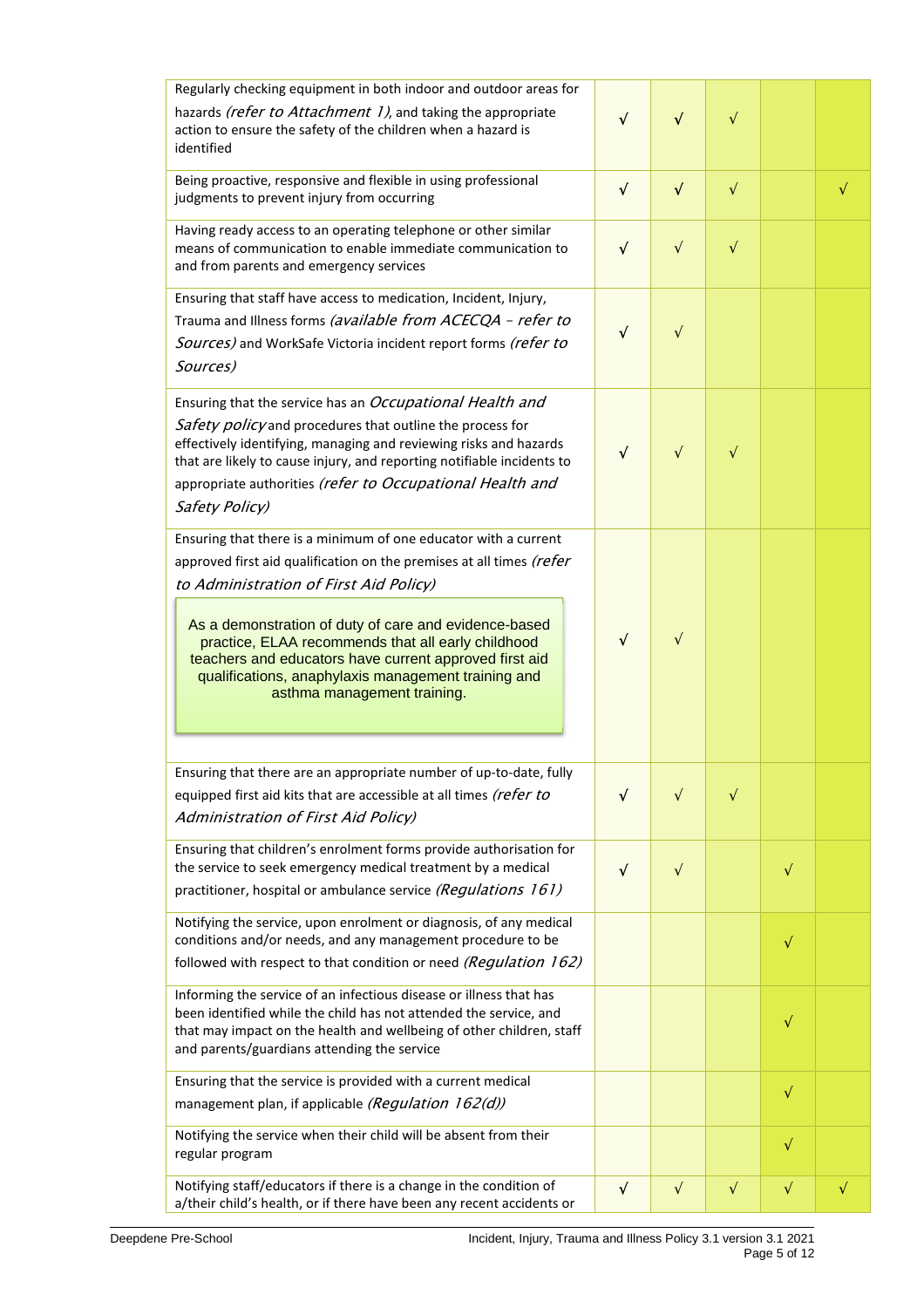| incidents that may impact on the child's care e.g. any bruising or<br>head injuries.                                                                                                                                                                                                                                                    |            |            |           |           |  |
|-----------------------------------------------------------------------------------------------------------------------------------------------------------------------------------------------------------------------------------------------------------------------------------------------------------------------------------------|------------|------------|-----------|-----------|--|
| Part of the Child Safe Standards, it is important that if a<br>child presents upon arrival to the service with any visible<br>injury or trauma, this should be discussed and<br>documented prior to the parent/guardian leaving the<br>service (refer to Child Safe Environment policy)                                                 |            |            |           |           |  |
| Responding immediately to any incident, injury or medical                                                                                                                                                                                                                                                                               |            |            |           |           |  |
| emergency (refer to procedures and Administration of First<br>Aid policy)                                                                                                                                                                                                                                                               | $\sqrt{2}$ | $\sqrt{ }$ | $\sqrt{}$ |           |  |
| Ensuring that a parent/guardian of the child is notified as soon as is<br>practicable, but not later than 24 hours after the occurrence, if the<br>child is involved in any incident, injury, trauma or illness while at the<br>service (Regulation 86)                                                                                 | $\sqrt{2}$ | $\sqrt{}$  | $\sqrt{}$ |           |  |
| Notifying other person/s as authorised on the child's enrolment<br>form when the parents/guardians are not contactable                                                                                                                                                                                                                  | $\sqrt{ }$ | $\sqrt{}$  | $\sqrt{}$ |           |  |
| Considering the emotional wellbeing of all children and educators<br>during and following an accident, injury, trauma or illness events                                                                                                                                                                                                 | $\sqrt{ }$ | $\sqrt{}$  | $\sqrt{}$ |           |  |
| Ensuring that regulatory and legislative responsibilities are met in<br>relation to any incident, injury or medical emergency                                                                                                                                                                                                           | $\sqrt{ }$ | $\sqrt{}$  | $\sqrt{}$ |           |  |
| Ensuing notifications of serious incidents (refer to Definitions)<br>are made to the regulatory authority (DET) (refer to Definition)<br>through the NQA IT System (refer to Definitions) as soon as is<br>practicable but not later than 24 hours after the occurrence                                                                 | √          | V          |           |           |  |
| Recording details of any incident, injury or illness in the Incident,<br>Injury, Trauma and Illness Record (refer to Definitions) as soon<br>as is practicable but not later than 24 hours after the occurrence                                                                                                                         | √          | $\sqrt{}$  |           |           |  |
| Signing the Incident, Injury, Trauma and Illness Record, thereby<br>acknowledging that they have been made aware of the incident                                                                                                                                                                                                        |            |            |           | $\sqrt{}$ |  |
| Reviewing and evaluating procedures after an incident or illness as<br>part of the quality improvement process and taking appropriate<br>action to remove the cause if required. For example, removing a nail<br>found protruding from climbing equipment or retraining staff to<br>adhere more closely to the service's Hygiene Policy | $\sqrt{ }$ | $\sqrt{}$  | $\sqrt{}$ |           |  |
| Ensuring that completed medication records are kept until the end<br>of 3 years after the child's last attendance (Regulation 92, 183)                                                                                                                                                                                                  | $\sqrt{}$  | $\sqrt{}$  |           |           |  |
| Ensuring that Incident, Injury, Trauma and Illness Records are<br>maintained and stored securely until the child is 25 years old<br>(Regulations 87, 183) (refer to Privacy and Confidentiality<br>Policy)                                                                                                                              | $\sqrt{ }$ | $\sqrt{}$  |           |           |  |
| Communicating with families about children's health requirements<br>in culturally sensitive ways and implementing individual children's<br>medical management plans, where relevant                                                                                                                                                     | $\sqrt{ }$ | $\sqrt{}$  | $\sqrt{}$ | $\sqrt{}$ |  |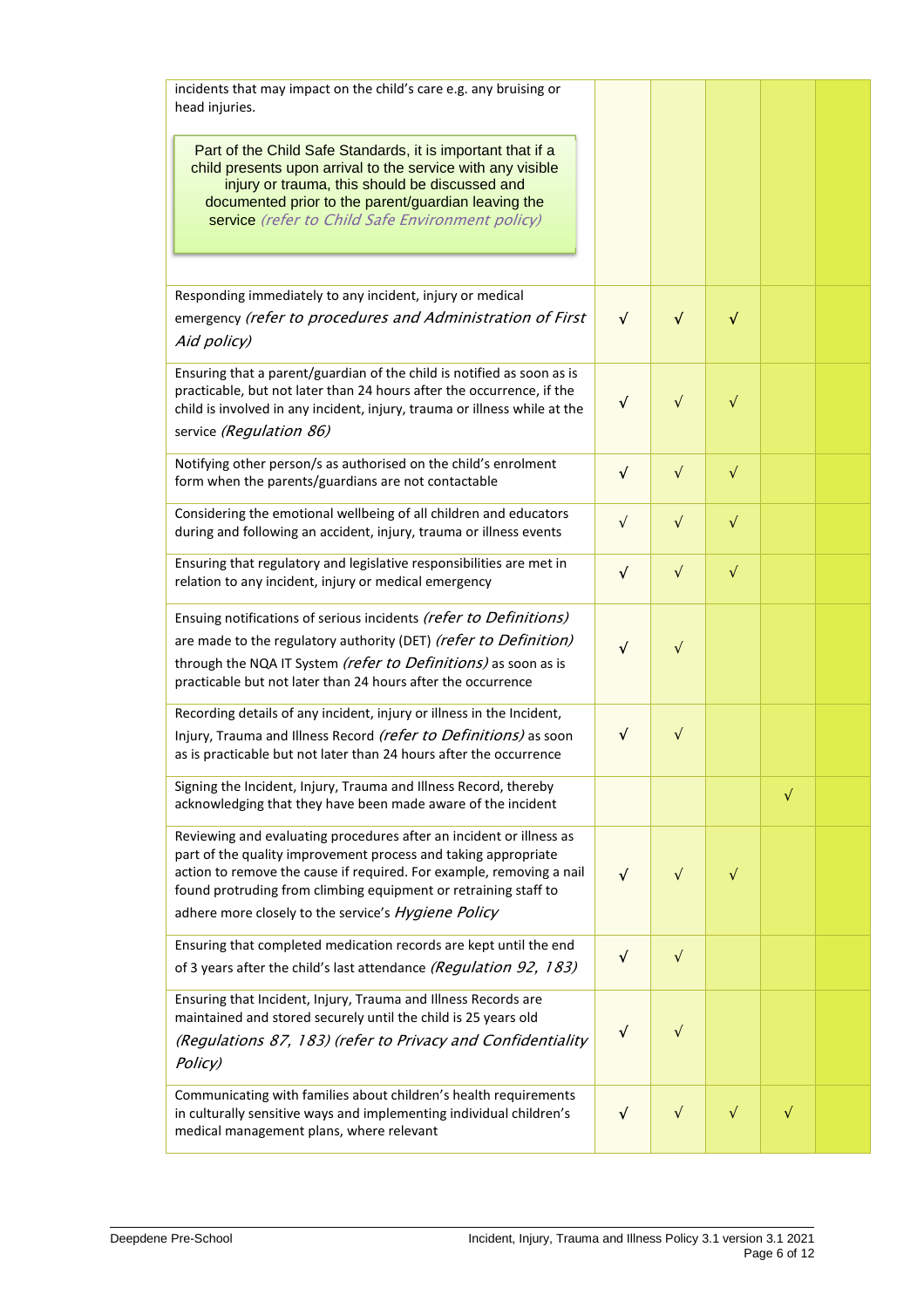| Being contactable, either directly or through emergency contacts<br>listed on the child's enrolment form, in the event of an incident<br>requiring medical attention                                                                |   |   |  |  |  |
|-------------------------------------------------------------------------------------------------------------------------------------------------------------------------------------------------------------------------------------|---|---|--|--|--|
| Requesting the parents/guardians make arrangements for the child<br>or children involved in an incident or medical emergency to be<br>collected from the service, or informing parents/guardians if an<br>ambulance has been called | N | N |  |  |  |
| Collecting their child as soon as possible when notified of an<br>incident, injury or medical emergency involving their child                                                                                                       |   |   |  |  |  |
| Arranging payment of all costs incurred when an ambulance service<br>required for their child at the service                                                                                                                        |   |   |  |  |  |
| BOLD tick $\sqrt{}$ indicates legislation requirement                                                                                                                                                                               |   |   |  |  |  |

#### **PROCEDURES:**

- ensuring that the following contact numbers are displayed in close proximity of each telephone:
	- − 000
	- − DET regional office
	- − Approved Provider
	- − Asthma Victoria: (03) 9326 7055 or toll free 1800 645 130
	- − Victorian Poisons Information Centre: 13 11 26
	- − local council or shire.

#### When there is a medical emergency, educators will:

- call an ambulance, where necessary
- administer first aid, and provide care and comfort to the child prior to the parents/guardians or ambulance arriving
- implement the child's current medical management plan, where appropriate
- notify parents/guardians as soon as is practicable of any serious medical emergency, incident or injury concerning the child, and request the parents/guardians make arrangements for the child to be collected from the service and/or inform the parents/guardians that an ambulance has been called
- notify other person/s as authorised on the child's enrolment form, if the parents/guardians are not contactable
- ensure ongoing supervision of all children in attendance at the service
- accompany the child in the ambulance when the parents/guardians are not present, provided that staff-to-child ratios can be maintained at the service
- notify the Approved Provider of the medical emergency, incident or injury as soon as is practicable
- complete and submit an incident report to DET, the Approved Provider and the service's public liability insurer following a serious incident.

#### When a child develops symptoms of illness while at the service, educators will:

- observing the symptoms of children's illnesses and injuries and systematically recording and sharing this information with families (and medical professionals where required).
- ensure that the Nominated Supervisor, or person in day-to-day care of the service, contacts the parents/guardians or authorised emergency contact for the child to outline the signs and symptoms observed
- request that the child is collected from the service if the child is not well enough to participate in the program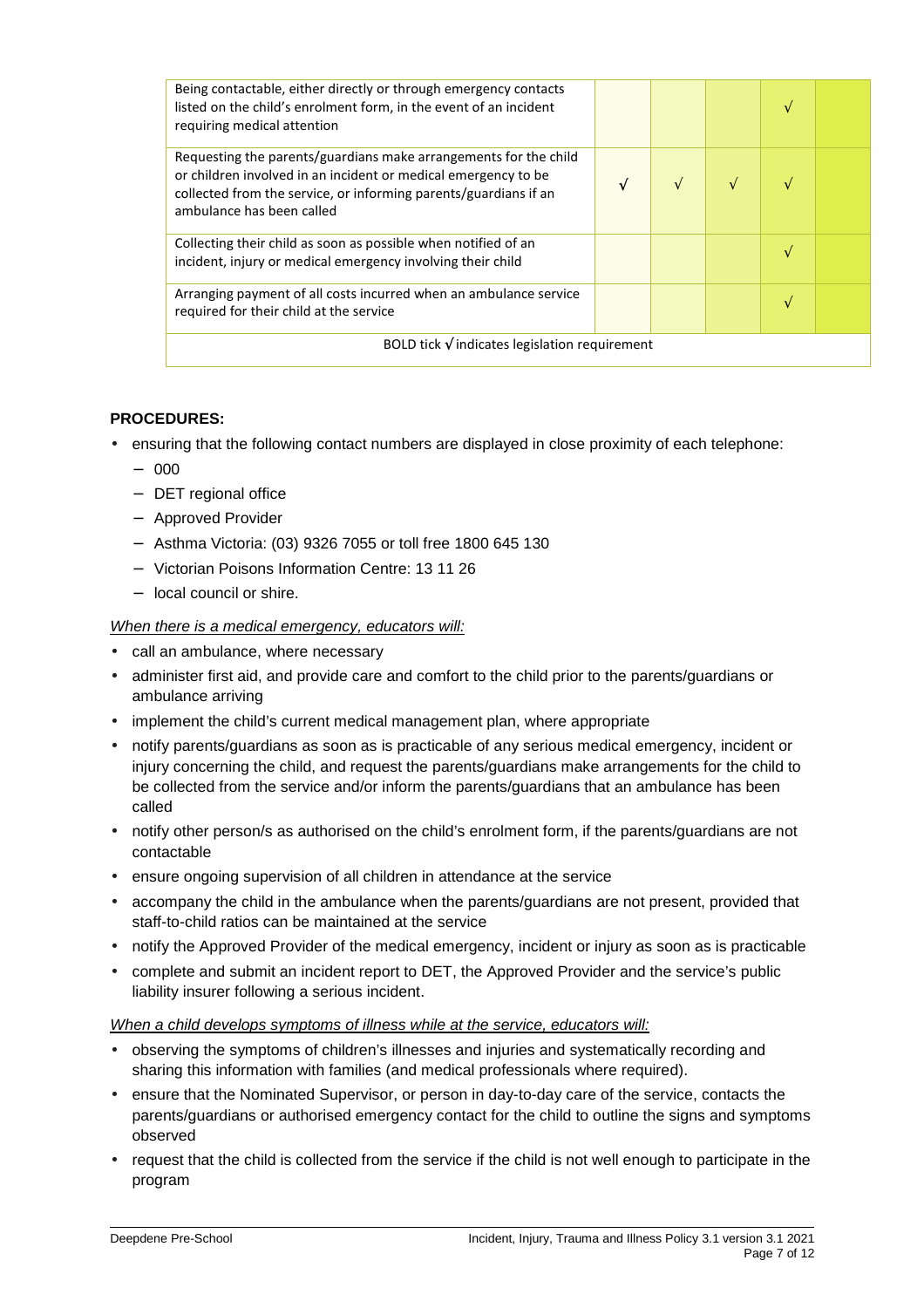- ensure that they separate the child from the group and have a staff member remain with the child until the child recovers, a parent/guardian arrives or another responsible person takes charge
- call an ambulance (refer to definition of *medical emergency*) if a child appears very unwell or has a serious injury that needs urgent medical attention
- ensure that the child is returned to the care of the parent/guardian or authorised emergency contact person as soon as is practicable
- ensure that, where medication, medical or dental treatment is obtained, the parents/guardians are notified as soon as is practicable and within 24 hours, and are provided with details of the illness and subsequent treatment administered to the child
- ensure that the Approved Provider is notified of the incident
- ensure that the *Incident, Injury, Trauma and Illness Record* is completed as soon as is practicable and within 24 hours of the occurrence.

## **EVALUATION**

In order to assess whether the values and purposes of the policy have been achieved, the Approved Provider of Deepdene Pre-School will:

- regularly seek feedback from everyone affected by the policy regarding its effectiveness
- monitor the implementation, compliance, complaints and incidents in relation to this policy
- review and analyse information gathered from the Incident, Injury, Trauma and Illness Record and staff first aid records regarding incidents at the service
- keep the policy up to date with current legislation, research, policy and best practice
- revise the policy and procedures as part of the service's policy review cycle, or as required
- notify parents/guardians at least 14 days before making any changes to this policy or its procedures.

## **ATTACHMENTS**

• Attachment 1: Sample hazard identification checklist

## **AUTHORISATION**

This policy was adopted by the Approved Provider of Deepdene Pre-School on November 2021.

## **REVIEW DATE: NOVEMBER 2023**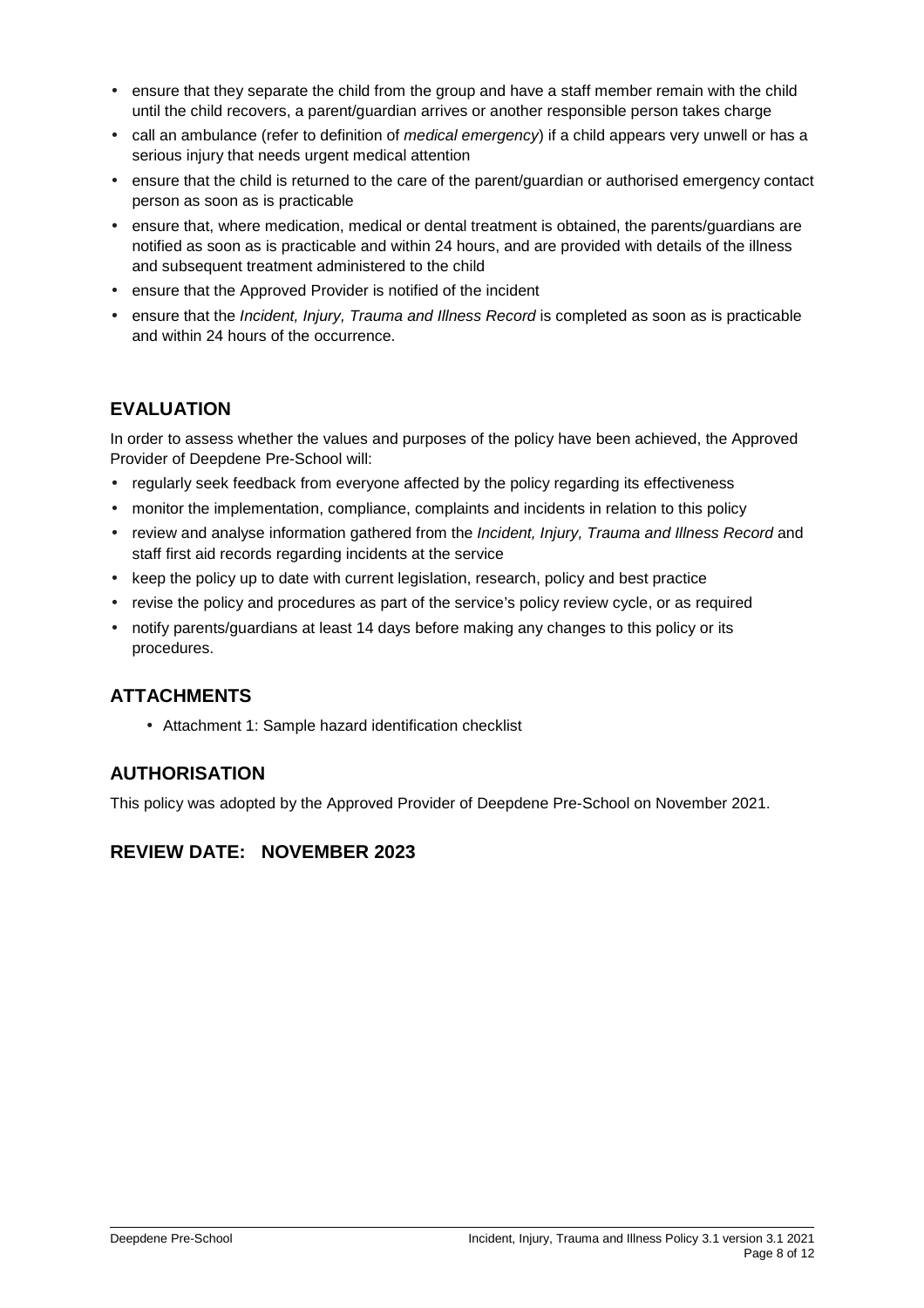# **ATTACHMENT 1 Sample hazard identification checklist**

| Service:      |  |
|---------------|--|
| Date:         |  |
| Inspected by: |  |

| <b>Hazard</b>                                                                        | Yes | No | <b>Comments</b> |
|--------------------------------------------------------------------------------------|-----|----|-----------------|
| 1. Floors                                                                            |     |    |                 |
| Surface is even and in good repair                                                   |     |    |                 |
| Surface is free from tripping and slipping<br>hazards (e.g. oil, water, sand)        |     |    |                 |
| Surface is safe (e.g. not likely to become<br>excessively slippery when wet)         |     |    |                 |
| 2. Kitchen and work benches                                                          |     |    |                 |
| Work bench space is adequate and at<br>comfortable working height                    |     |    |                 |
| Kitchen and work bench space is clean and<br>free of clutter                         |     |    |                 |
| Equipment not in use is properly stored                                              |     |    |                 |
| Lighting is satisfactory                                                             |     |    |                 |
| A door or gate restricts child access to the<br>kitchen                              |     |    |                 |
| Ventilation fan is in good working order                                             |     |    |                 |
| Kitchen appliances are clean and in good<br>working order                            |     |    |                 |
| 3. Emergency evacuation                                                              |     |    |                 |
| Staff have knowledge of fire drills and<br>emergency evacuation procedures           |     |    |                 |
| Fire drill instructions are displayed<br>prominently in the service                  |     |    |                 |
| Regular fire drills are conducted                                                    |     |    |                 |
| Extinguishers are in place, recently serviced<br>and clearly marked for type of fire |     |    |                 |
| Exit signs are posted and clear of<br>obstructions                                   |     |    |                 |
| Exit doors are easily opened from inside                                             |     |    |                 |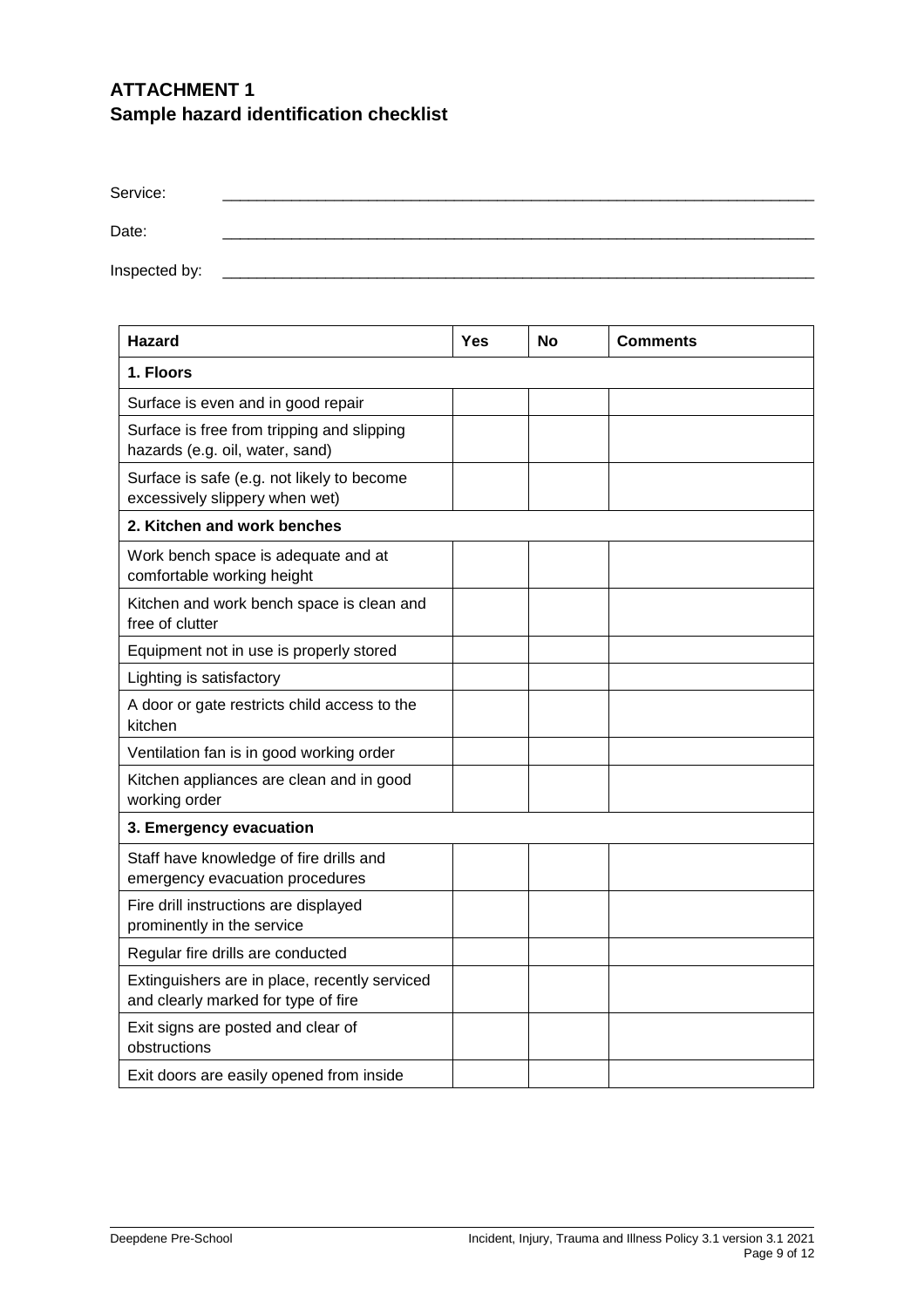| 4. Security and lighting                                                                                   |  |  |
|------------------------------------------------------------------------------------------------------------|--|--|
| Security lighting is installed in the building<br>and car park                                             |  |  |
| There is good natural lighting                                                                             |  |  |
| There is no direct or reflected glare                                                                      |  |  |
| Light fittings are clean and in good repair                                                                |  |  |
| Emergency lighting is readily available and<br>operable (e.g. torch)                                       |  |  |
| 5. Windows                                                                                                 |  |  |
| Windows are clean, admitting plenty of<br>daylight                                                         |  |  |
| Windows have no broken panes                                                                               |  |  |
| 6. Steps and landings                                                                                      |  |  |
| All surfaces are safe                                                                                      |  |  |
| There is adequate protective railing which is<br>in good condition                                         |  |  |
| 7. Ladders and steps                                                                                       |  |  |
| Ladders and steps are stored in a proper<br>place                                                          |  |  |
| Ladders and steps are free of defects (e.g.<br>broken or missing rungs etc.)                               |  |  |
| They conform to Australian Standards                                                                       |  |  |
| They are used appropriately to access<br>equipment stored above shoulder height                            |  |  |
| 8. Chemicals and hazardous substances                                                                      |  |  |
| All chemicals are clearly labelled                                                                         |  |  |
| All chemicals are stored in locked cupboard                                                                |  |  |
| Material Safety Data Sheets (MSDS) are<br>provided for all hazardous substances                            |  |  |
| 9. Storage (internal and external)                                                                         |  |  |
| Storage is designed to minimise lifting<br>problems                                                        |  |  |
| Materials are stored securely                                                                              |  |  |
| Shelves are free of dust and rubbish                                                                       |  |  |
| Floors are clear of rubbish or obstacles                                                                   |  |  |
| Dangerous material or equipment is stored<br>out of reach of children                                      |  |  |
| 10. Manual handling and ergonomics                                                                         |  |  |
| Trolleys or other devices are used to move<br>heavy objects                                                |  |  |
| Heavy equipment (such as planks and<br>trestles) is stored in a way that enables it to<br>be lifted safely |  |  |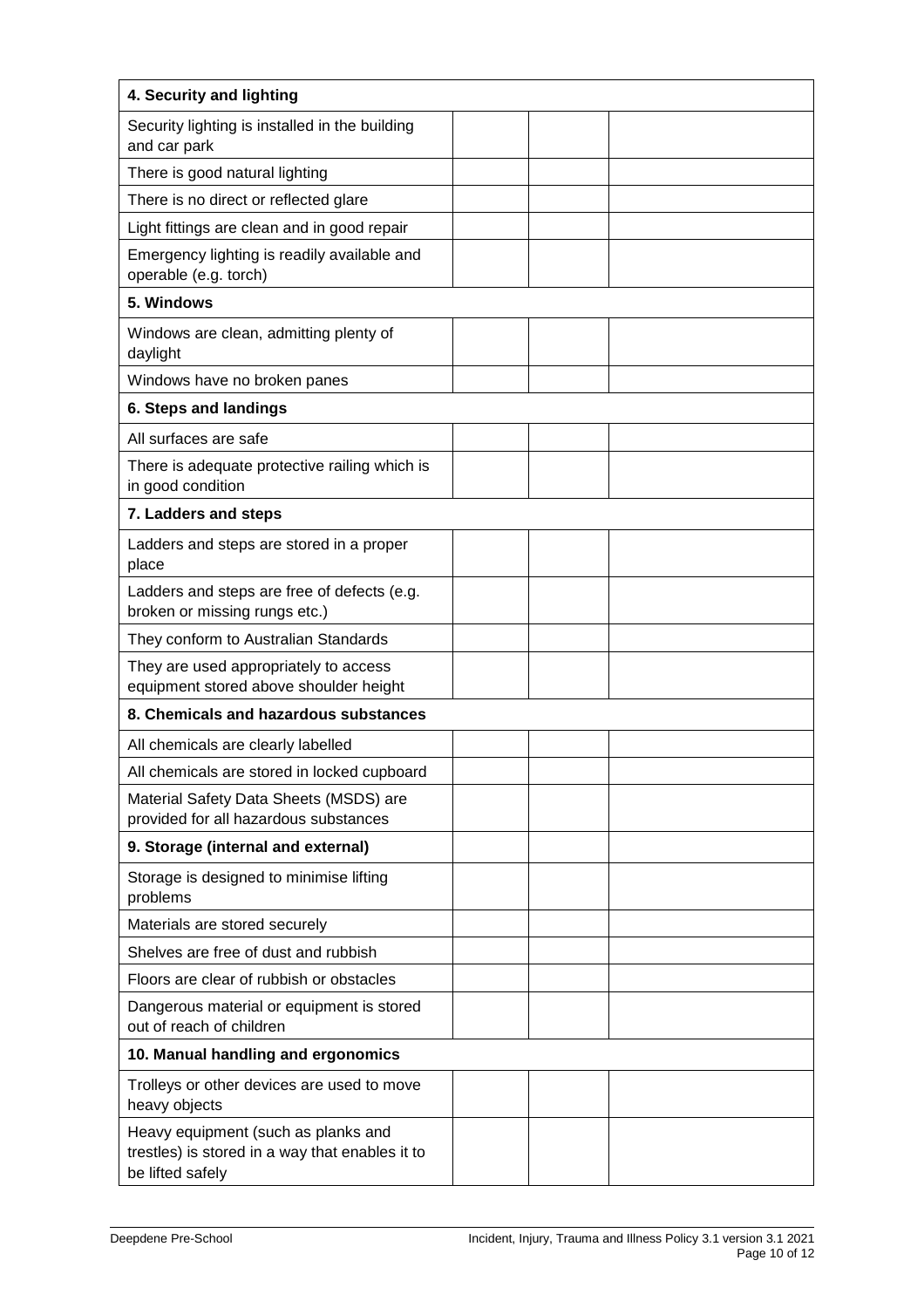| Adult-sized chairs are provided and used for<br>staff (to avoid sitting on children's chairs)                                                                                                              |  |  |
|------------------------------------------------------------------------------------------------------------------------------------------------------------------------------------------------------------|--|--|
| Workstations are set up with the chair at the<br>correct height                                                                                                                                            |  |  |
| Workstations are set up with phone, mouse<br>and documents within easy reach and screen<br>adjusted properly                                                                                               |  |  |
| Work practices avoid the need to sit or stand<br>for long periods at a time                                                                                                                                |  |  |
| 11. Electrical                                                                                                                                                                                             |  |  |
| There are guards around heaters                                                                                                                                                                            |  |  |
| Equipment not in use is properly stored                                                                                                                                                                    |  |  |
| Electrical equipment has been checked and<br>tagged                                                                                                                                                        |  |  |
| Use of extension leads, double adaptors and<br>power boards are kept to a minimum                                                                                                                          |  |  |
| Plugs, sockets or switches are in good repair                                                                                                                                                              |  |  |
| Leads are free of defects and fraying                                                                                                                                                                      |  |  |
| Floors are free from temporary leads                                                                                                                                                                       |  |  |
| There are power outlet covers in place                                                                                                                                                                     |  |  |
| 12. Internal environment                                                                                                                                                                                   |  |  |
| Hand-washing facilities and toilets are clean<br>and in good repair                                                                                                                                        |  |  |
| There is adequate ventilation around<br>photocopiers and printers                                                                                                                                          |  |  |
| 13. First aid and infection control                                                                                                                                                                        |  |  |
| Staff have current approved first aid<br>qualifications and training                                                                                                                                       |  |  |
| First aid cabinet is clearly marked and<br>accessible only to staff                                                                                                                                        |  |  |
| Cabinet is fully stocked and meets Australian<br>Standards (refer to Administration of First Aid<br>Policy)                                                                                                |  |  |
| Disposable gloves are provided                                                                                                                                                                             |  |  |
| Infection control procedures are in place                                                                                                                                                                  |  |  |
| Current emergency telephone numbers are<br>displayed                                                                                                                                                       |  |  |
| 14. External areas                                                                                                                                                                                         |  |  |
| Fencing is secure, unscalable and of a height<br>prescribed by the Building Code of Australia<br>(no breaches in the fence or materials left<br>adjacent that would assist children to scale<br>the fence) |  |  |
| Child-proof locks are fitted to gates                                                                                                                                                                      |  |  |
| Paving and paths have an even surface and<br>are in good repair                                                                                                                                            |  |  |